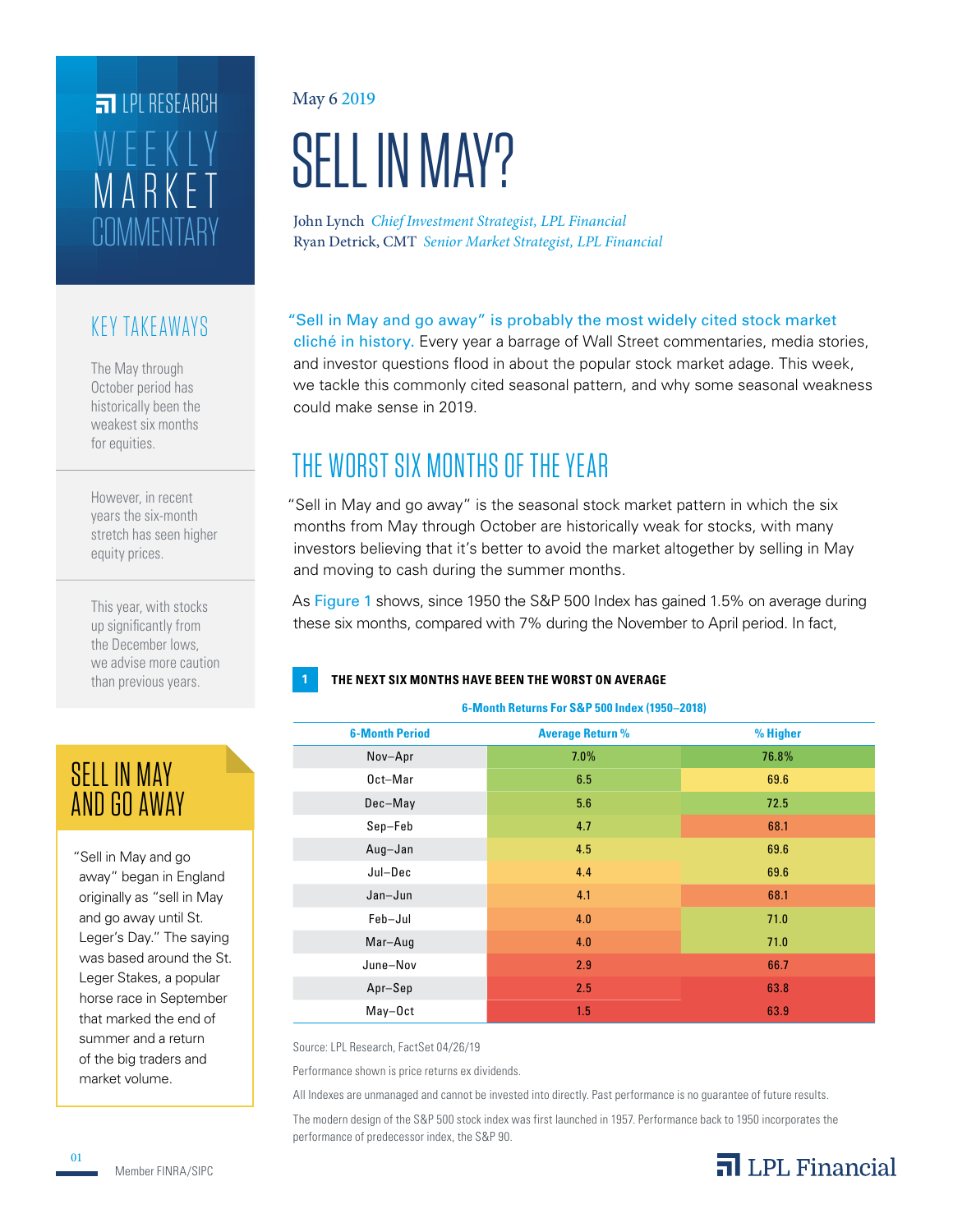out of all six-month combinations, the May through October period has produced the worst average return.

Taking things a step further, we found that stocks pull back from peak to trough an average of 11.1% during these worst six months. With the S&P 500 up 25% from the December lows, we do think the potential for a correction of that magnitude is possible.

## WHAT HAVE YOU DONE FOR ME LATELY?

As we head into this seasonally weak period, keep a few things in mind. First, the S&P 500 has closed higher during the month of May six consecutive years—so "Sell in June" might be more appropriate. Not to mention these "worst six months" have been higher six of the past seven years. The point is that investors shouldn't necessarily blindly sell May 1, but rather be aware that volatility tends to happen in the summer and fall months. For instance, last year the S&P 500 closed higher in May, June, July, August, and September, and then lost 7% in October for the worst monthly drop in nearly seven years.

Also consider the four-year presidential cycle. The previous two pre-election years saw substantial pullbacks during these worst six months. In 2011, the S&P 500 lost nearly 20% after the U.S. debt downgrade in August of that year. Then in August

#### **2 THE NEXT 6 MONTHS COULD BE CHOPPY**



Source: LPL Research, FactSet 04/30/19 All indexes are unmanaged and cannot be invested into directly. Past performance is no quarantee of future results.

2015, the Dow Jones Industrial Average had its first ever 1,000-point drop on Chinese currency and economic concerns. Considering the S&P 500 is near all-time highs and up more than 25% from the December lows, more volatility could be forthcoming.

Figure 2 shows what the S&P 500 has done on average the past 20 years. It is quite clear that the majority of the gains have tended to happen early and late in the year. It is the middle part of the year when things have tended to get quite choppy.

## WHAT DOES A BIG START TO THE YEAR MEAN?

As we noted *last week*, new highs have tended to resolve with above-average returns in the longer term, but a pullback near term is possible. And we have to mention the list of near-term potential worries that could produce some skittishness: a disagreement with China over trade as the finish line for a deal nears (this risk surfaced over the weekend), possible U.S. tariffs on European autos, Brexit and other structural challenges in Europe, preprescribed defense spending cuts, the federal debt ceiling, and a possible late-year rate hike from the Federal Reserve.

Sometimes though, it could be as simple as a big start to a year makes stocks more susceptible to a pullback. As Figure 3 shows, the previous five times the S&P 500 was up more than 14% during the first four months of a year, we saw belowaverage returns during the usually weak May to October period. In fact, only once did stocks rise during those six months, with substantial peak-totrough pullbacks occurring three times. With the S&P 500 up 17.5% this year as May began, history has shown that substantial gains over the next six months might be tough to come by.

## CONCLUSION

We're entering the historically worst six months of the year for stocks, but that doesn't mean investors should simply sell and buy back in after Halloween.

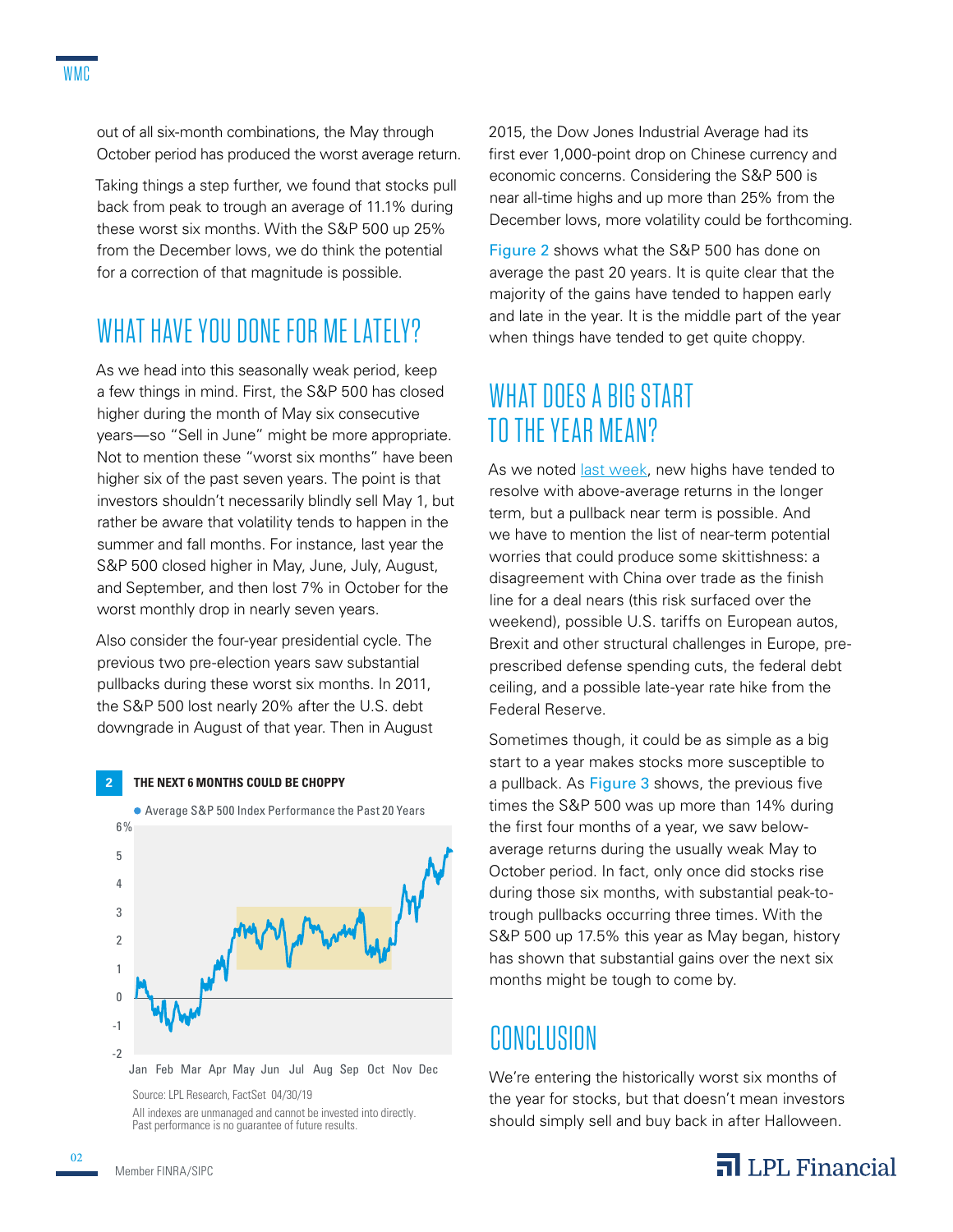

#### **BIG STARTS TO A YEAR CAN PRODUCE WEAK RESULTS GOING FORWARD <sup>3</sup>**

#### **S&P 500 Index Performance During the Worst Six Months of the Year**

| Year | <b>Return First 4</b><br>Months $>14\%$ | May-Oct<br><b>Return</b> | <b>Max</b><br><b>Pullback</b> |
|------|-----------------------------------------|--------------------------|-------------------------------|
| 1967 | 17.0%                                   | $-0.1%$                  | $-6.5%$                       |
| 1975 | 27.3%                                   | 2.0%                     | $-14.1%$                      |
| 1983 | 16.9%                                   | $-0.5%$                  | $-6.9%$                       |
| 1987 | 19.1%                                   | $-12.7%$                 | $-33.2%$                      |
| 1998 | 14.6%                                   | $-1.2%$                  | $-19.3%$                      |
| 2019 | 17.5%                                   | ?                        | ?                             |
|      | Average                                 | $-2.5%$                  | $-16.0%$                      |
|      | Median                                  | $-0.5%$                  | $-14.1%$                      |
|      | Count                                   | 5                        |                               |
|      | Higher                                  | 1                        |                               |

Source: LPL Research, FactSet 5/3/2019 Date: 1950–05/03/19

Performance shown is price returns ex dividends. All indexes are unmanaged and cannot be invested into directly. Past performance is no guarantee of future results. Performance back to 1950 incorporates the performance of predecessor index, the S&P 90.

Potential catalysts for a sell-off are growing, and various events have sparked large corrections in recent years. It is important to note, however, that a correction is just that-a correction. We continue to think the fundamentals support continued economic growth. Case in point: On May 2, first quarter productivity rose at the fastest year-over-year pace since 2010. Higher productivity helps to offset rising labor costs, which can help mitigate inflationary pressures and support healthy profit margins for U.S. companies — thus extending this nearly 10-year-old economic cycle.

We believe there are enough potential positive catalysts to possibly push the S&P 500 through our year-end fair value target of 3,000 this year. But it won't be a straight line. We recommend a market weight equities allocation, as a seasonal correction is quite likely over the coming months. We would be buyers on any material weakness, as long as the fundamentals remain consistent with continued economic expansion.  $\blacksquare$ 

Member FINRA/SIPC

03

## $\overline{\mathbf{a}}$  LPL Financial